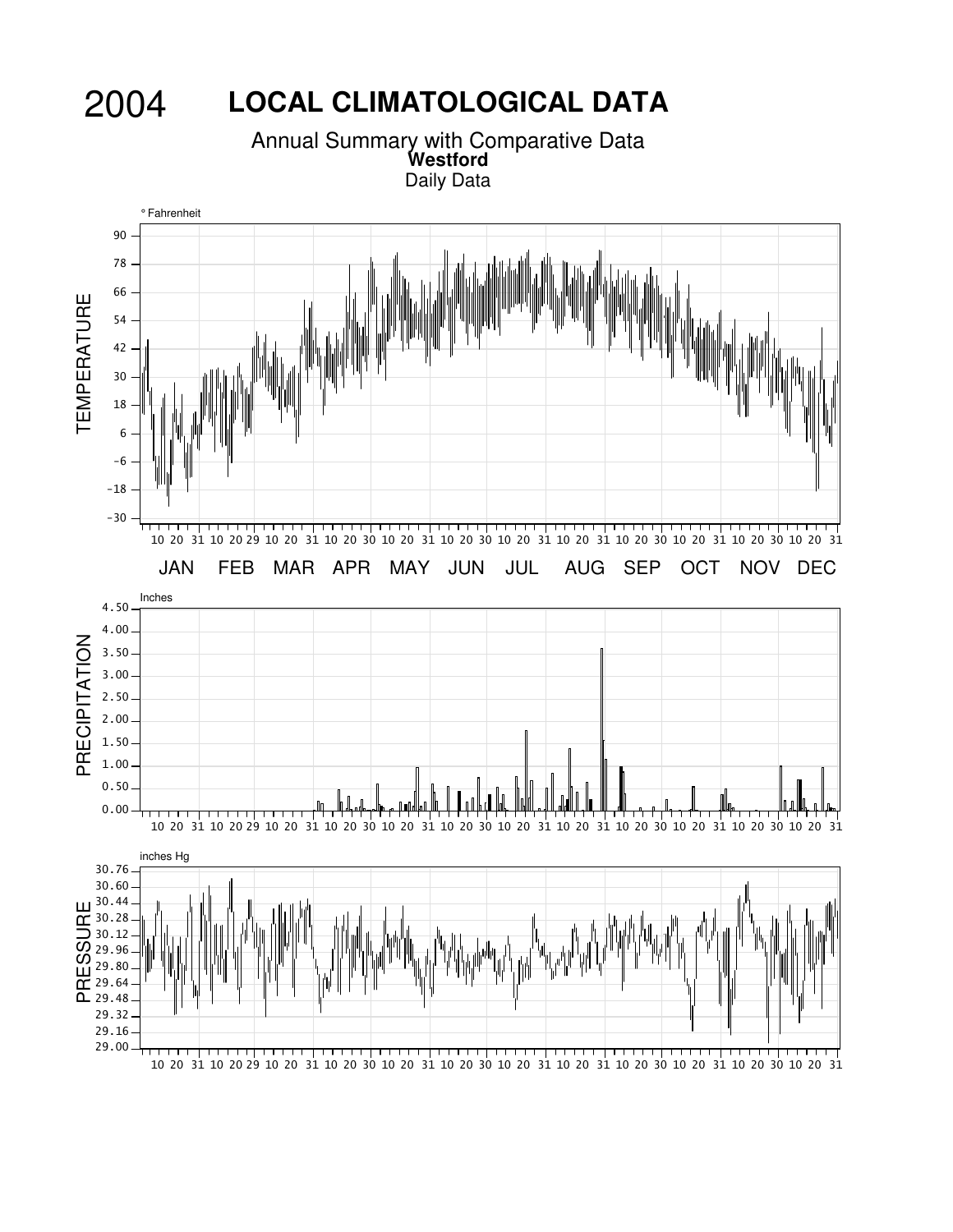### METEOROLOGICAL DATA FOR 2004 **Westford**

| Latitude: 44° 37' 39" N                                                                             | Longitude: 73° 02' 29" W        |                                                                                     |                              |                                        |                                | Elevation (Ground): 850 feet |                              |                              |                              | Time Zone: Eastern           |                              |                                 |                                                      |
|-----------------------------------------------------------------------------------------------------|---------------------------------|-------------------------------------------------------------------------------------|------------------------------|----------------------------------------|--------------------------------|------------------------------|------------------------------|------------------------------|------------------------------|------------------------------|------------------------------|---------------------------------|------------------------------------------------------|
|                                                                                                     | JAN                             | <b>FEB</b>                                                                          | <b>MAR</b>                   | <b>APR</b>                             | MAY                            | <b>JUN</b>                   | JUL                          | <b>AUG</b>                   | <b>SEP</b>                   | OCT                          | <b>NOV</b>                   | DEC                             | Year                                                 |
| <b>TEMPERATURE</b><br>Average<br>-Daily Maximum<br>-Daily Minimum<br>-Monthly<br>-Monthly Dew Point | 13.5<br>$-1.9$<br>5.8<br>$-2.8$ | 28.4<br>10.3<br>19.4<br>9.1                                                         | 40.5<br>24.2<br>32.4<br>23.3 | 51.4<br>33.0<br>42.2<br>30.4           | 66.3<br>45.5<br>55.9<br>46.4   | 71.7<br>49.5<br>60.6<br>51.1 | 76.8<br>57.9<br>67.3<br>60.9 | 74.1<br>55.9<br>65.0<br>59.4 | 69.5<br>49.0<br>59.3<br>53.0 | 56.1<br>36.8<br>46.5<br>39.3 | 43.0<br>27.2<br>35.1<br>28.8 | 29.3<br>12.7<br>21.0<br>15.4    | 51.7<br>33.3<br>42.5<br>34.5                         |
| <b>Extremes</b><br>-Highest<br>-Date<br>-Lowest<br>-Date                                            | 46.0<br>4<br>$-24.9$<br>15      | 43.2<br>29<br>$-12.2$<br>15                                                         | 62.9<br>26<br>2.0<br>22      | 81.1<br>30<br>14.1<br>5                | 83.0<br>14<br>28.7<br>8        | 84.3<br>8<br>38.8<br>11      | 84.3<br>22<br>47.9<br>7      | 84.0<br>28<br>42.6<br>24     | 78.1<br>3<br>37.2<br>20      | 75.3<br>8<br>24.8<br>29      | 57.8<br>25<br>13.3<br>10     | 51.3<br>23<br>$-18.4$<br>20     | 84.3<br>JUN <sub>8</sub><br>$-24.9$<br><b>JAN 15</b> |
| <b>DEGREE DAYS</b><br>Heating Base 65°F<br>Cooling Base 65°F<br><b>SUNSHINE</b>                     | 1841<br>0                       | 1337<br>$\Omega$                                                                    | 1024<br>0                    | 678<br>5                               | 312<br>15                      | 147<br>28                    | 26<br>82                     | 75<br>59                     | 191<br>2                     | 589<br>$\mathbf{0}$          | 910<br>0                     | 1377<br>0                       | 8507<br>191                                          |
| <b>NUMBER OF DAYS</b><br><b>Sunrise to Sunset</b><br>-Clear<br>-Partly Cloudy<br>-Cloudy            | 8<br>6<br>17                    | 12<br>7<br>10                                                                       | 6<br>9<br>16                 | 3<br>16<br>11                          | $\mathbf{1}$<br>18<br>12       | 6<br>20<br>$\overline{4}$    | $\overline{2}$<br>20<br>9    | 6<br>17<br>8                 | $\overline{7}$<br>18<br>5    | 5<br>15<br>11                | 4<br>$\overline{7}$<br>19    | 4<br>$\overline{7}$<br>20       | 64<br>160<br>142                                     |
| Precipitation<br>.01 inches or more                                                                 | 16                              | 9                                                                                   | 15                           | 13                                     | 18                             | 14                           | 18                           | 17                           | 8                            | 15                           | 14                           | 21                              | 178                                                  |
| Snow, Ice pellets<br>1.0 inches or more                                                             | 10                              | 3                                                                                   | $\overline{2}$               | 2                                      | $\mathbf{1}$                   | $\mathbf 0$                  | $\Omega$                     | $\mathbf 0$                  | $\mathbf 0$                  | $\mathbf{0}$                 | 1                            | 11                              | 30                                                   |
| Thunderstorms<br>Heavy Fog, visibility                                                              | $\Omega$                        | $\mathbf 0$                                                                         | $\Omega$                     | $\overline{c}$                         | $\overline{2}$                 | 5                            | 9                            | 6                            | $\mathbf{1}$                 | $\mathbf{0}$                 | $\mathbf{1}$                 | 0                               | 26                                                   |
| $\frac{1}{4}$ mile or less<br>TEMPERATURE:                                                          | $\mathbf{0}$                    | $\mathbf 0$                                                                         | $\Omega$                     | 0                                      | $\mathbf 0$                    | $\mathbf 0$                  | $\mathbf{0}$                 | $\mathbf{1}$                 | $\mathbf{0}$                 | $\mathbf 0$                  | $\mathbf{0}$                 | $\Omega$                        | 1                                                    |
| -Maximum<br>90°F and above<br>32°F and below<br>-Minimum                                            | $\Omega$<br>28                  | $\mathbf 0$<br>20                                                                   | $\mathbf 0$<br>6             | 0<br>$\mathbf{1}$                      | $\mathbf 0$<br>$\Omega$        | $\mathbf 0$<br>$\Omega$      | $\mathbf 0$<br>$\Omega$      | 0<br>$\Omega$                | 0<br>$\mathbf{0}$            | 0<br>$\mathbf{0}$            | $\mathbf 0$<br>4             | $\mathbf{0}$<br>15              | 0<br>74                                              |
| 32°F and below<br>0°F and below                                                                     | 30<br>17                        | 29<br>4                                                                             | 23<br>$\Omega$               | 14<br>$\Omega$                         | $\overline{2}$<br>$\mathbf{0}$ | $\mathbf 0$<br>$\Omega$      | $\mathbf 0$<br>$\Omega$      | $\mathbf 0$<br>$\Omega$      | 0<br>$\Omega$                | 12<br>$\mathbf{0}$           | 20<br>$\Omega$               | 31<br>4                         | 161<br>25                                            |
| <b>PRESSURE</b><br>Average<br>-Monthly                                                              |                                 | 29.938 30.106 30.076 29.904 29.936 29.913 29.880 29.932 30.090 29.988 30.058 29.988 |                              |                                        |                                |                              |                              |                              |                              |                              |                              |                                 | 29.984                                               |
| <b>Extremes</b><br>-Highest<br>-Date<br>-Lowest<br>-Date                                            | 30.53<br>26<br>29.34<br>18      | 30.69<br>17<br>29.45<br>21                                                          | 30.49<br>28<br>29.32<br>6    | 30.43<br>25<br>29.36<br>$\overline{4}$ | 30.43<br>17<br>29.41<br>28     | 30.21<br>4<br>29.53<br>1     | 30.34<br>25<br>29.40<br>15   | 30.29<br>25<br>29.69<br>3    | 30.37<br>20<br>29.58<br>9    | 30.39<br>28<br>29.18<br>16   | 30.67<br>14<br>29.07<br>25   | 30.49<br>30<br>29.15<br>1       | 30.69<br>FEB <sub>17</sub><br>29.07<br><b>NOV 25</b> |
| <b>RELATIVE HUMIDITY (%)</b><br>Average<br>-Monthly                                                 | 66.8                            | 64.3                                                                                | 70.6                         | 66.5                                   | 72.5                           | 73.3                         | 83.2                         | 85.5                         | 82.1                         | 79.4                         | 78.0                         | 76.7                            | 74.9                                                 |
| -Local Time<br>Hour 01<br>Hour 07<br>Hour 13<br>Hour 19                                             | 69<br>70<br>59<br>68            | 69<br>72<br>55<br>66                                                                | 75<br>75<br>62<br>70         | 74<br>76<br>57<br>62                   | 82<br>82<br>63<br>66           | 82<br>83<br>62<br>65         | 92<br>92<br>71<br>79         | 94<br>93<br>75<br>84         | 89<br>93<br>67<br>84         | 87<br>88<br>63<br>82         | 83<br>85<br>70<br>77         | 78<br>82<br>70<br>77            | 81<br>83<br>64<br>73                                 |
| <b>PRECIPITATION</b><br>Water Equivalent<br>-Total<br>-Greatest (24 hrs)<br>-Date                   | 1.28<br>0.00<br>1               | 0.83<br>0.00<br>1                                                                   | 2.94<br>0.03<br>31           | 2.10<br>0.55<br>$13 - 14$              | 3.59<br>0.99<br>$23 - 24$      | 3.86<br>0.75<br>25           | 6.66<br>1.80<br>$19 - 20$    | 11.43<br>3.64<br>$28 - 29$   | 2.58<br>1.34<br>$8 - 9$      | 1.45<br>0.56<br>$15 - 16$    | 3.09<br>1.04<br>$24 - 25$    | 4.94<br>1.41                    | 44.75<br>3.64<br>$11$ AUG 28-29                      |
| Snow, Ice pellets<br>-Total<br>-Greatest (day)<br>-Date                                             | 22.5<br>4.2<br>28               | 12.0<br>4.0<br>4                                                                    | 10.5<br>6.7<br>21            | 3.9<br>2.1<br>4                        | 1.5<br>1.5<br>4                | 0.0<br>0.0<br>1              | 0.0<br>0.0<br>1              | 0.0<br>0.0<br>1              | 0.0<br>0.0<br>1              | 0.0<br>0.0<br>1              | 2.5<br>1.9<br>9              | 28.4<br>4.7<br>26               | 81.3<br>6.7<br>MAR 21                                |
| <b>WIND</b><br>Resultant<br>-Direction<br>-Speed<br>Average Speed<br>Maximum One-minute             | 263<br>2.2<br>3.6               | 236<br>1.8<br>3.2                                                                   | 214<br>2.3<br>4.0            | 243<br>1.8<br>4.2                      | 211<br>1.8<br>3.3              | 222<br>1.6<br>2.5            | 202<br>1.1<br>1.7            | 202<br>1.2<br>1.7            | 206<br>1.2<br>1.9            | 195<br>1.1<br>2.2            | 221<br>2.1<br>3.8            | 209<br>2.1<br>4.0               | 221<br>1.6<br>3.0                                    |
| Average<br>-Direction<br>-Speed<br>-Date<br>Peak Gust                                               | <b>WNW</b><br>11<br>15          | <b>SE</b><br>15<br>21                                                               | S<br>23<br>14                | W<br>11<br>5                           | SSW<br>10<br>20                | <b>SE</b><br>6<br>1          | W<br>5<br>9                  | SW<br>7<br>1                 | <b>SSE</b><br>4<br>14        | S<br>4<br>17                 | <b>WNW</b><br>16<br>25       | N<br>$\mathbf 0$<br>$\mathbf 1$ | s<br>23<br><b>MAR 14</b>                             |
| -Direction<br>-Speed<br>-Date                                                                       | S<br>34<br>11                   | SSW<br>30<br>9                                                                      | S<br>33<br>14                | S<br>39<br>19                          | SSW<br>39<br>$\overline{2}$    | W<br>44<br>9                 | S<br>33<br>5                 | $\sf S$<br>27<br>19          | SSW<br>27<br>7               | S<br>31<br>$\overline{c}$    | S<br>38<br>10                | S<br>45<br>31                   | s<br>$\bf 45$<br>DEC 31                              |

Page 2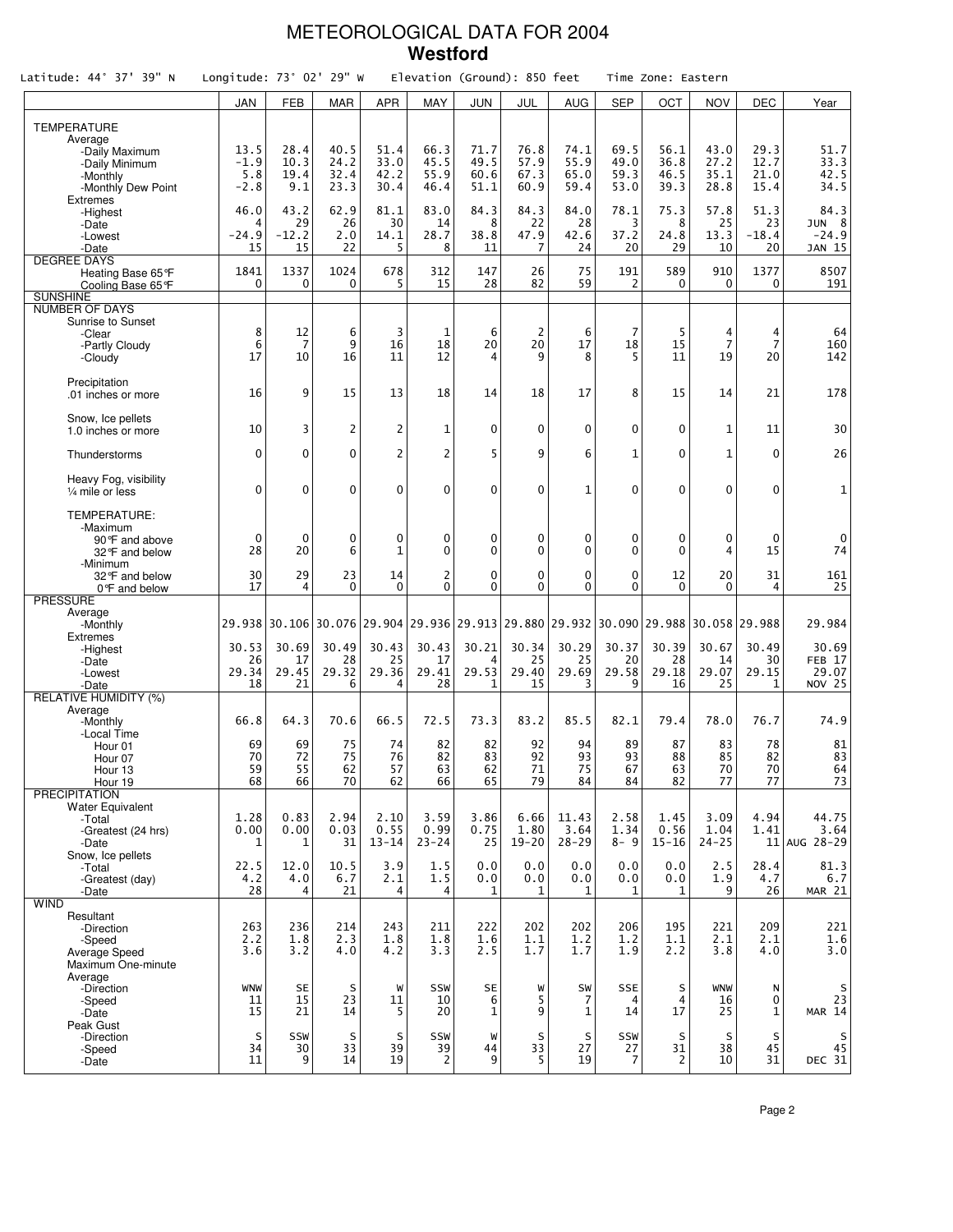### MEANS AND EXTREMES\* **Westford**

| Latitude: 44° 37' 39" N                     | Longitude: $73^\circ$ 02' 29" W |                 |                      |                  |              | Elevation (Ground): 850 feet |                |               |              | Time Zone: Eastern |                 |                 |                     |
|---------------------------------------------|---------------------------------|-----------------|----------------------|------------------|--------------|------------------------------|----------------|---------------|--------------|--------------------|-----------------|-----------------|---------------------|
|                                             | JAN                             | <b>FEB</b>      | <b>MAR</b>           | <b>APR</b>       | <b>MAY</b>   | JUN                          | JUL            | <b>AUG</b>    | <b>SEP</b>   | OCT                | <b>NOV</b>      | DEC             | Year                |
| <b>TEMPERATURE</b>                          |                                 |                 |                      |                  |              |                              |                |               |              |                    |                 |                 |                     |
| Average                                     |                                 |                 |                      |                  |              |                              |                |               |              |                    |                 |                 |                     |
| -Daily Maximum<br>-Daily Minimum            | 26.3<br>7.6                     | 32.7<br>12.1    | 40.5<br>20.5         | 53.2<br>32.4     | 67.1<br>43.6 | 76.6<br>52.9                 | 79.4<br>57.3   | 78.0<br>56.1  | 69.4<br>48.5 | 55.7<br>37.4       | 43.4<br>28.8    | 33.1<br>17.3    | 54.6<br>34.5        |
| -Monthly                                    | 17.0                            | 22.4            | 30.5                 | 42.8             | 55.4         | 64.8                         | 68.4           | 67.1          | 59.0         | 46.5               | 36.1            | 25.2            | 44.6                |
| -Monthly Dew Point                          | $-0.3$                          | 1.4             | 4.6                  | 6.2              | 10.0         | 10.6                         | 12.1           | 12.1          | 10.7         | 7.8                | 5.9             | 3.3             | 7.0                 |
| <b>Extremes</b><br>-Record Highest          | 59.0                            | 59.0            | 76.0                 | 86.0             | 88.0         | 100.0                        | 103.0          | 98.0          | 91.0         | 77.0               | 72.0            | 63.0            | 103.0               |
| -Year                                       | 1996                            | 1999            | 1998                 | 2002             | 1998         | 1995                         | 1995           | 1995          | 2002         | 2001               | 1996            | 1998            | JUL 1995            |
| -Record Lowest<br>-Year                     | $-29.0$<br>1997                 | $-18.1$<br>2003 | $-15.3$<br>2003      | 11.7<br>2003     | 27.0<br>1997 | 35.0<br>2001                 | 43.0<br>2000   | 38.0<br>1995  | 25.0<br>2000 | 19.0<br>2002       | 0.0<br>2000     | $-18.4$<br>2004 | $-29.0$<br>JAN 1997 |
| <b>MEAN DEGREE DAYS</b>                     |                                 |                 |                      |                  |              |                              |                |               |              |                    |                 |                 |                     |
| Heating Base 65 °F                          | 1476<br>0                       | 1168<br>0       | 1071<br>$\mathbf{0}$ | 635<br>2         | 306<br>9     | 82<br>71                     | 23<br>108      | 46<br>99      | 203<br>22    | 563<br>1           | 849<br>$\Omega$ | 1210<br>0       | 7635<br>311         |
| Cooling Base 65°F<br><b>MEAN SUNSHINE</b>   |                                 |                 |                      |                  |              |                              |                |               |              |                    |                 |                 |                     |
| MEAN NUMBER OF DAYS                         |                                 |                 |                      |                  |              |                              |                |               |              |                    |                 |                 |                     |
| Sunrise to Sunset<br>-Clear                 | 26.2                            | 23.3            | 25.3                 | 22.9             | 23.6         | 23.6                         | 22.2           | 24.3          | 24.5         | 24.8               | 24.1            | 24.9            | 289.7               |
| -Partly Cloudy                              | 1.6                             | 1.7             | 2.1                  | $2.\overline{7}$ | 3.3          | 2.9                          | 3.8            | 3.7           | 3.2          | 2.5                | 1.4             | 1.4             | 30.2                |
| -Cloudy                                     | 2.8                             | 2.2             | 3.3                  | 2.7              | 2.9          | 1.1                          | 1.8            | 1.5           | 1.1          | 2.6                | 3.6             | 3.8             | 29.4                |
| Precipitation $\geq .01$ "                  | 17.4                            | 12.1            | 15.1                 | 12.7             | 16.3         | 12.9                         | 14.7           | 12.1          | 12.4         | 14.7               | 17.2            | 17.2            | 174.9               |
| Snow, Ice plts. $> 1.0$ "                   | 10.4<br>0.0                     | 6.0<br>0.1      | 6.0<br>0.4           | 2.6<br>1.1       | 0.3<br>3.1   | 0.0<br>4.1                   | 0.0<br>5.9     | 0.0<br>4.7    | 0.0<br>1.4   | 0.2<br>0.6         | 5.1<br>0.4      | 9.6<br>0.1      | 40.2<br>22.0        |
| Thunderstorms<br>Heavy Fog, vis. $<$ 1/4 mi | 0.0                             | 0.0             | 0.2                  | 0.0              | 0.0          | 0.1                          | 0.0            | 0.3           | 0.1          | 0.3                | 0.1             | 0.0             | 1.1                 |
|                                             |                                 |                 |                      |                  |              |                              |                |               |              |                    |                 |                 |                     |
| TEMPERATURE:<br>-Maximum                    |                                 |                 |                      |                  |              |                              |                |               |              |                    |                 |                 |                     |
| 90°F and above                              | 0.0                             | 0.0             | 0.0                  | 0.0              | 0.0          | 1.8                          | 1.7            | 1.8           | 0.2          | 0.0                | 0.0             | 0.0             | 5.5                 |
| 32°F and below<br>-Minimum                  | 18.8                            | 11.9            | 6.2                  | 0.8              | 0.0          | 0.0                          | 0.0            | 0.0           | 0.0          | 0.0                | 3.1             | 13.9            | 54.7                |
| 32°F and below                              | 29.7                            | 25.6            | 25.8                 | 15.2             | 2.3          | 0.0                          | 0.0            | 0.0           | 0.5          | 10.4               | 18.5            | 27.3            | 155.3               |
| 0°F and below                               | 10.3                            | 6.4             | 2.0                  | 0.0              | 0.0          | 0.0                          | 0.0            | 0.0           | 0.0          | 0.0                | 0.1             | 2.9             | 21.8                |
| <b>PRESSURE</b><br>Average                  |                                 |                 |                      |                  |              |                              |                |               |              |                    |                 |                 |                     |
| -Monthly                                    | 6.657                           | 6.678           | 6.671                | 6.661            | 6.654        | 5.978                        | 5.976          | 5.988         | 6.016        | 5.990              | 6.004           | 5.995           | 6.272               |
| Extremes<br>-Record Highest                 | 30.53                           | 30.89           | 30.49                | 30.69            | 30.44        | 30.28                        | 30.34          | 30.34         | 30.45        | 30.39              | 30.67           | 30.53           | 30.89               |
| -Year                                       | 2004                            | 2003            | 2004                 | 2003             | 2003         | 2003                         | 2004           | 2003          | 2003         | 2004               | 2003            | 2003            | <b>FEB 2003</b>     |
| -Record Lowest<br>-Year                     | 0.00<br>1996                    | 0.00<br>1996    | 0.00<br>1996         | 0.00<br>1996     | 0.00<br>1996 | 0.00<br>1995                 | 0.00<br>1995   | 0.00<br>1995  | 0.00<br>1995 | 0.00<br>1995       | 0.00<br>1995    | 0.00<br>1995    | 0.00<br>JUN 1995    |
| <b>RELATIVE HUMIDITY (%)</b>                |                                 |                 |                      |                  |              |                              |                |               |              |                    |                 |                 |                     |
| Average<br>-Monthly                         | 13.9                            | 13.9            | 15.2                 | 14.3             | 16.2         | 14.9                         | 16.1           | 16.7          | 16.3         | 16.0               | 15.6            | 15.3            | 15.4                |
| -Local Time                                 |                                 |                 |                      |                  |              |                              |                |               |              |                    |                 |                 |                     |
| Hour 01                                     | 15                              | 15              | 16                   | 16               | 18           | 17                           | 18             | 18            | 18           | 17<br>18           | 16              | 16              | 17                  |
| Hour 07<br>Hour 13                          | 16<br>13                        | 16<br>12        | 16<br>13             | 16<br>12         | 18<br>14     | 17<br>13                     | 18<br>13       | 18<br>14      | 18<br>13     | 13                 | 17<br>14        | 16<br>14        | $17$<br>13          |
| Hour 19                                     | 15                              | 14              | 15                   | 14               | 15           | 13                           | 15             | 16            | 17           | 16                 | 15              | 15              | 15                  |
| <b>PRECIPITATION</b><br>Water Equivalent    |                                 |                 |                      |                  |              |                              |                |               |              |                    |                 |                 |                     |
| -Mean                                       | 3.10                            | 1.93            | 3.10                 | 2.72             | 3.87         | 4.12                         | 5.25           | 5.61          | 4.40         | 3.60               | 3.60            | 3.75            | 45.04               |
| -Maximum Monthly                            | 6.88<br>1998                    | 3.16<br>2000    | 4.84<br>2001         | 6.05<br>2000     | 7.29<br>2000 | 12.15<br>1998                | 7.65<br>1996   | 11.43<br>2004 | 8.87<br>2002 | 6.48<br>1995       | 4.52<br>2003    | 7.77<br>2003    | 12.15<br>JUN 1998   |
| -Year<br>-Minimum Monthly                   | 1.28                            | 0.83            | 1.05                 | 0.00             | 0.00         | 0.00                         | 3.24           | 1.54          | 1.65         | 1.45               | 2.11            | 1.32            | 0.00                |
| -Year                                       | 2004                            | 2004            | 1996                 |                  |              |                              | 2000           | 2002          | 2001         | 2004               | 1998            | 1998            |                     |
| -Greatest (24 hrs)<br>-Year                 | 2.85<br>1998                    | 0.95<br>2000    | 1.23<br>2001         | 1.34<br>2000     | 2.33<br>2000 | 3.08<br>1998                 | 2.58<br>1996   | 6.05<br>1995  | 2.65<br>1999 | 1.71<br>2003       | 1.66<br>2003    | 2.24<br>1996    | 6.05<br>AUG 1995    |
| Snow, Ice pellets                           |                                 |                 |                      |                  |              |                              |                |               |              |                    |                 |                 |                     |
| -Mean<br>-Maximum Monthly                   | 26.8<br>34.3                    | 14.4<br>23.5    | 20.2<br>41.6         | 7.5<br>21.7      | 0.4<br>2.2   | 0.0<br>0.0                   | 0.0<br>0.0     | 0.0<br>0.0    | 0.0<br>0.0   | 1.0<br>4.7         | 10.7<br>20.5    | 28.4<br>69.8    | 109.5<br>69.8       |
| -Year                                       | 1999                            | 2000            | 2001                 | 1996             | 1996         | 1995                         | 1995           | 1995          | 1995         | 1997               | 2002            | 2003            | DEC 2003            |
| -Minimum Monthly                            | 15.5<br>1996                    | 9.8<br>1999     | 9.3<br>2000          | 0.0<br>1999      | 0.0<br>1997  | 0.0<br>1995                  | 0.0<br>1995    | 0.0<br>1995   | 0.0<br>1995  | 0.0<br>1996        | 2.0<br>1998     | 2.5<br>1999     | 0.0<br>JUN 1995     |
| -Year<br>-Greatest (day)                    | 11.0                            | 9.2             | 14.0                 | 13.4             | 2.0          | 0.0                          | 0.0            | 0.0           | 0.0          | 4.1                | 9.8             | 15.0            | 15.0                |
| -Year                                       | 2000                            | 2000            | 2001                 | 2000             | 1996         | 1995                         | 1995           | 1995          | 1995         | 2000               | 2002            | 1997            | DEC 1997            |
| <b>WIND</b><br>Resultant                    |                                 |                 |                      |                  |              |                              |                |               |              |                    |                 |                 |                     |
| -Direction                                  | 257                             | 232             | 209                  | 233              | 211          | 221                          | 205            | 210           | 199          | 204                | 219             | 214             | 218                 |
| -Speed<br>Average Speed                     | 1.3<br>0.7                      | 1.4<br>0.7      | 1.8<br>0.9           | 1.3<br>0.9       | 1.1<br>0.6   | 1.1<br>0.5                   | 0.9<br>0.4     | 0.9<br>0.3    | 0.9<br>0.4   | 1.0<br>0.5         | 1.7<br>0.8      | 1.5<br>0.8      | 1.2<br>0.6          |
| Maximum One-minute                          |                                 |                 |                      |                  |              |                              |                |               |              |                    |                 |                 |                     |
| Average                                     | SW                              | <b>WSW</b>      | S                    | <b>SE</b>        | SSW          | <b>SE</b>                    | W              | <b>WNW</b>    | S            | SW                 | W               | <b>WNW</b>      | WSW                 |
| -Direction<br>-Speed                        | 19                              | 25              | 24                   | 12               | 10           | 6                            | 9              | 10            | 13           | 21                 | 23              | 10              | 25                  |
| -Year                                       | 2003                            | 2003            | 2003                 | 2003             | 2004         | 2004                         | 2003           | 2003          | 2003         | 2003               | 2003            | 2003            | <b>FEB 2003</b>     |
| Peak Gust<br>-Direction                     | S                               | <b>WSW</b>      | s                    | S                | SSW          | W                            |                | SSW           | <b>SE</b>    | SW                 | W               | s               |                     |
| -Speed                                      | 34                              | 35              | 40                   | 39               | 39           | 44                           | $\frac{S}{33}$ | 27            | 32           | 40                 | 39              | 45              | 45                  |
| -Year                                       | 2004                            | 2003            | 2003                 | 2004             | 2004         | 2004                         | 2004           | 2003          | 2003         | 2003               | 2003            | 2004            | DEC 2004            |

\* Length of record: June 1995 to December 2004 Page 3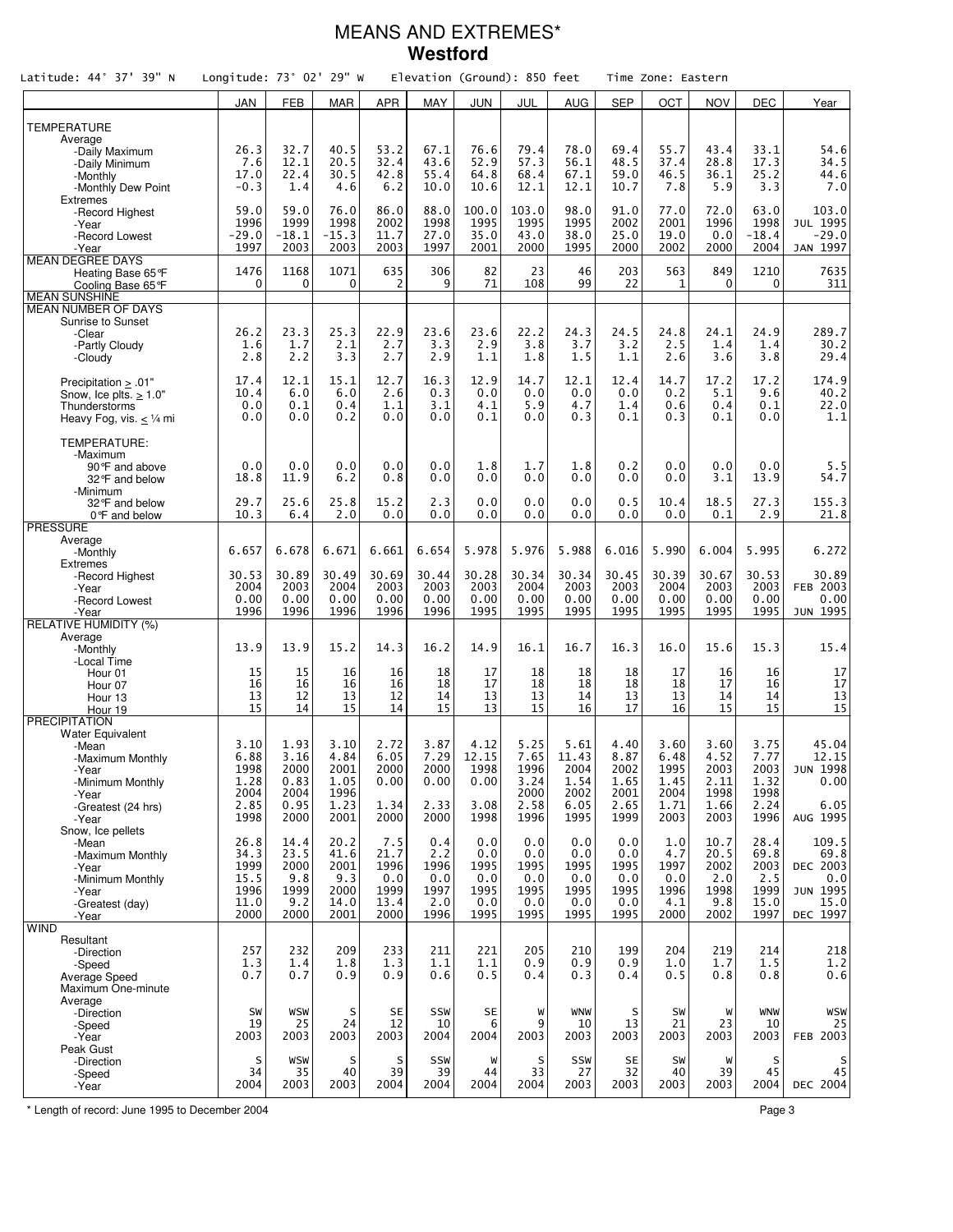# PRECIPITATION (inches)

| Year                                 | JAN                                  | FEB                                  | MAR                                  | APR                                  | MAY                                  | JUN                                   | JUL                                  | <b>AUG</b>                            | SEP                                  | <b>OCT</b>                           | <b>NOV</b>                           | DEC                                  | Annual                                    |
|--------------------------------------|--------------------------------------|--------------------------------------|--------------------------------------|--------------------------------------|--------------------------------------|---------------------------------------|--------------------------------------|---------------------------------------|--------------------------------------|--------------------------------------|--------------------------------------|--------------------------------------|-------------------------------------------|
| 1995<br>1996<br>1997<br>1998<br>1999 | 3.86<br>2.05<br>6.88<br>4.61         | 2.22<br>1.82<br>2.22<br>0.96         | 1.05<br>3.34<br>3.78<br>2.79         | 6.03<br>0.00<br>2.24<br>0.76         | 5.01<br>0.00<br>3.22<br>3.83         | 1.36<br>3.88<br>0.00<br>12.15<br>2.95 | 3.92<br>7.65<br>6.06<br>7.25<br>5.07 | 10.18<br>2.63<br>5.47<br>6.20<br>2.80 | 3.15<br>3.64<br>4.28<br>5.64<br>8.33 | 6.48<br>3.88<br>2.04<br>3.03<br>3.82 | 4.24<br>4.15<br>4.41<br>2.11<br>3.35 | 3.39<br>5.13<br>3.78<br>1.32<br>1.73 | 32.72<br>49.13<br>33.25<br>56.04<br>41.00 |
| 2000<br>2001<br>2002<br>2003<br>2004 | 2.92<br>1.98<br>2.80<br>1.52<br>1.28 | 3.16<br>2.27<br>2.35<br>1.56<br>0.83 | 3.01<br>4.84<br>2.46<br>3.72<br>2.94 | 6.05<br>0.65<br>3.79<br>2.82<br>2.10 | 7.29<br>2.63<br>4.49<br>4.75<br>3.59 | 2.94<br>2.20<br>9.09<br>2.76<br>3.86  | 3.24<br>4.04<br>4.92<br>3.67<br>6.66 | 3.48<br>6.07<br>1.54<br>6.26<br>11.43 | 3.04<br>1.65<br>8.87<br>2.81<br>2.58 | 2.48<br>2.39<br>3.97<br>6.46<br>1.45 | 3.16<br>2.72<br>4.21<br>4.52<br>3.09 | 4.43<br>2.35<br>2.69<br>7.77<br>4.94 | 45.20<br>33.79<br>51.18<br>48.62<br>44.75 |

## SNOWFALL (inches)

| Year                                                            | <b>JUL</b>                      | <b>AUG</b>                      | <b>SEP</b>                      | OCT                            | <b>NOV</b>                         | DEC                                 | JAN                                  | FEB                                  | MAR                                 | <b>APR</b>                       | MAY                             | <b>JUN</b>                      | Total                                  |
|-----------------------------------------------------------------|---------------------------------|---------------------------------|---------------------------------|--------------------------------|------------------------------------|-------------------------------------|--------------------------------------|--------------------------------------|-------------------------------------|----------------------------------|---------------------------------|---------------------------------|----------------------------------------|
| 1994-95<br>1995-96<br>1996-97<br>1997-98<br>1998-99             | 0.0<br>0.0<br>0.0<br>0.0        | 0.0<br>0.0<br>0.0<br>0.0        | 0.0<br>0.0<br>0.0<br>0.0        | 0.1<br>0.0<br>4.7<br>0.0       | 13.9<br>19.8<br>17.3<br>2.0        | 46.0<br>15.0<br>40.9<br>7.6         | 15.5<br>31.9<br>21.9<br>34.3         | 15.3<br>11.2<br>9.9<br>9.8           | 13.0<br>24.2<br>24.6<br>25.2        | 21.7<br>9.8<br>0.2<br>0.0        | 2.2<br>0.0<br>0.0<br>0.0        | 0.0<br>0.0<br>0.0<br>0.0<br>0.0 | 0.0<br>127.7<br>111.9<br>119.5<br>78.9 |
| 1999-00<br>$2000 - 01$<br>2001-02<br>$2002 - 03$<br>$2003 - 04$ | 0.0<br>0.0<br>0.0<br>0.0<br>0.0 | 0.0<br>0.0<br>0.0<br>0.0<br>0.0 | 0.0<br>0.0<br>0.0<br>0.0<br>0.0 | 0.0<br>4.3<br>0.9<br>0.0<br>T. | 10.3<br>13.4<br>3.3<br>20.5<br>4.3 | 2.5<br>40.8<br>17.8<br>15.4<br>69.8 | 27.8<br>30.9<br>30.0<br>26.3<br>22.5 | 23.5<br>18.4<br>17.1<br>12.8<br>12.0 | 9.3<br>41.6<br>20.0<br>13.4<br>10.5 | 18.9<br>0.0<br>5.0<br>8.4<br>3.9 | 0.0<br>0.0<br>0.0<br>0.0<br>1.5 | 0.0<br>0.0<br>0.0<br>0.0<br>0.0 | 92.3<br>149.4<br>94.1<br>96.8<br>124.5 |
| $2004 - 05$                                                     | 0.0                             | 0.0                             | 0.0                             | 0.0                            | 2.5                                | 28.4                                |                                      |                                      |                                     |                                  |                                 |                                 |                                        |
|                                                                 |                                 |                                 |                                 |                                |                                    |                                     |                                      |                                      |                                     |                                  |                                 |                                 |                                        |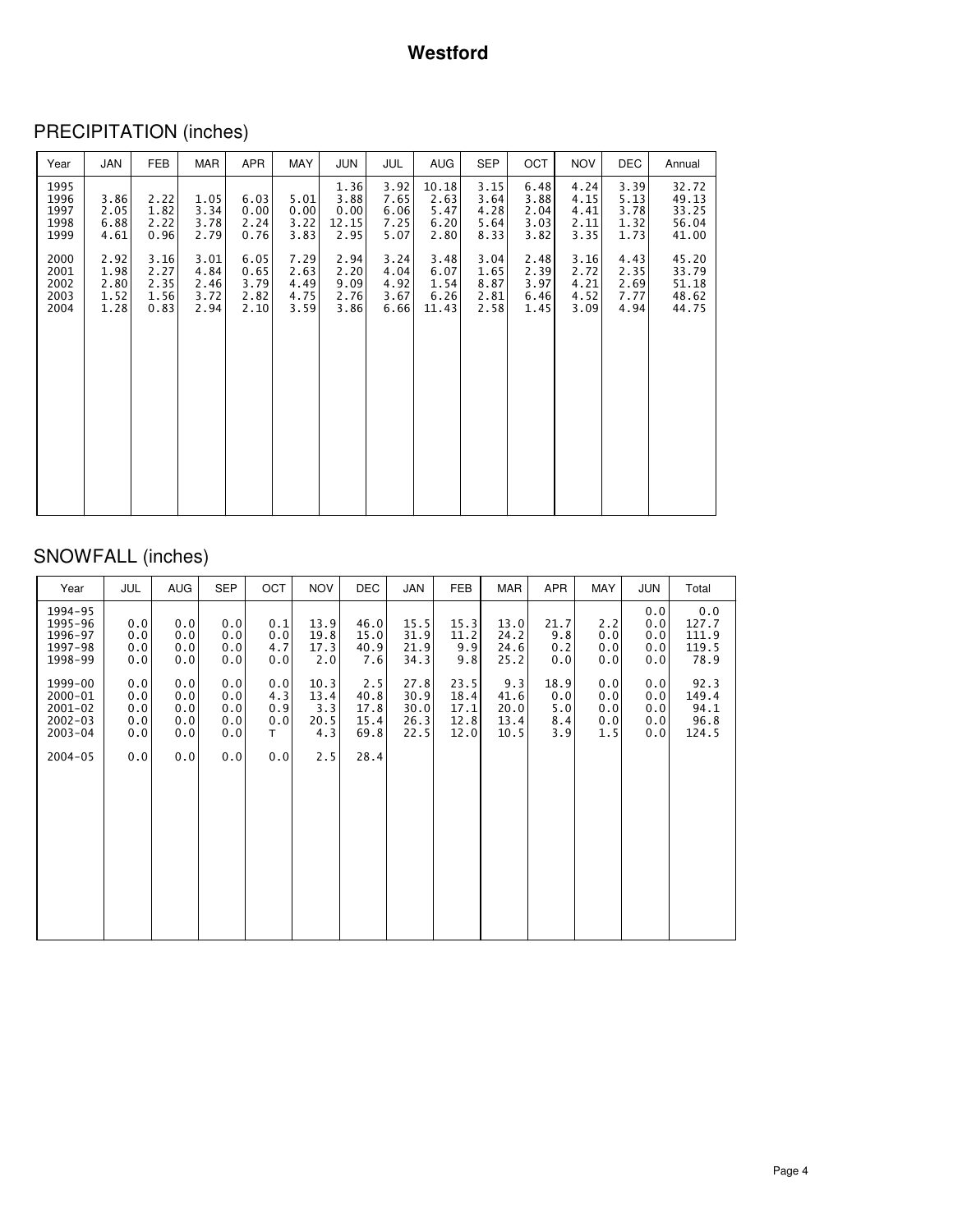# TEMPERATURE °F

| Year                                 | JAN                                 | <b>FEB</b>                           | MAR                                  | APR                                  | MAY                                  | JUN                                  | <b>JUL</b>                           | <b>AUG</b>                           | <b>SEP</b>                           | OCT                                  | <b>NOV</b>                           | <b>DEC</b>                           | Annual                               |
|--------------------------------------|-------------------------------------|--------------------------------------|--------------------------------------|--------------------------------------|--------------------------------------|--------------------------------------|--------------------------------------|--------------------------------------|--------------------------------------|--------------------------------------|--------------------------------------|--------------------------------------|--------------------------------------|
| 1995<br>1996<br>1997<br>1998<br>1999 | 15.9<br>18.0<br>21.5<br>18.6        | 19.8<br>25.6<br>27.4<br>24.0         | 27.3<br>27.1<br>33.4<br>30.4         | 41.4<br>41.1<br>45.0<br>44.3         | 53.0<br>50.4<br>60.7<br>57.9         | 69.5<br>65.3<br>65.0<br>66.1<br>68.2 | 74.0<br>67.2<br>66.8<br>68.3<br>71.5 | 70.9<br>66.8<br>64.1<br>66.1<br>65.3 | 56.3<br>59.9<br>56.7<br>59.0<br>61.5 | 51.1<br>45.2<br>44.6<br>47.6<br>44.1 | 33.4<br>32.0<br>33.4<br>38.2<br>40.4 | 19.6<br>32.2<br>23.0<br>30.9<br>27.3 | 53.5<br>43.8<br>43.0<br>47.0<br>46.1 |
| 2000<br>2001<br>2002<br>2003<br>2004 | 16.4<br>20.0<br>26.4<br>10.1<br>5.8 | 22.9<br>22.6<br>25.2<br>15.0<br>19.4 | 35.5<br>28.4<br>31.6<br>28.4<br>32.4 | 41.8<br>43.1<br>46.5<br>39.9<br>42.2 | 55.8<br>58.2<br>52.5<br>53.8<br>55.9 | 62.9<br>65.4<br>61.7<br>62.8<br>60.6 | 65.6<br>66.3<br>68.5<br>68.1<br>67.3 | 65.5<br>70.1<br>68.6<br>68.3<br>65.0 | 55.2<br>59.6<br>61.9<br>60.4<br>59.3 | 47.4<br>49.6<br>44.0<br>45.3<br>46.5 | 36.0<br>40.5<br>34.9<br>37.2<br>35.1 | 18.8<br>32.6<br>22.9<br>23.5<br>21.0 | 43.6<br>46.4<br>45.4<br>42.7<br>42.5 |

# HEATING DEGREE DAYS: Base 65°F

| Year                                                                | <b>JUL</b>                 | <b>AUG</b>                 | <b>SEP</b>                      | OCT                             | <b>NOV</b>                      | <b>DEC</b>                           | <b>JAN</b>                           | <b>FEB</b>                           | <b>MAR</b>                         | APR                             | <b>MAY</b>                      | JUN                        | Total                                |
|---------------------------------------------------------------------|----------------------------|----------------------------|---------------------------------|---------------------------------|---------------------------------|--------------------------------------|--------------------------------------|--------------------------------------|------------------------------------|---------------------------------|---------------------------------|----------------------------|--------------------------------------|
| 1994-95                                                             |                            |                            |                                 |                                 |                                 |                                      |                                      |                                      |                                    |                                 |                                 | 33                         | 33                                   |
| 1995-96<br>1996-97<br>1997-98<br>1998-99<br>1999-00                 | 0<br>18<br>44<br>13<br>12  | 13<br>31<br>67<br>53<br>50 | 262<br>180<br>265<br>196<br>169 | 424<br>542<br>639<br>528<br>657 | 954<br>998<br>893<br>784<br>696 | 1416<br>1027<br>1227<br>1032<br>1139 | 1528<br>1463<br>1224<br>1444<br>1466 | 1320<br>1112<br>1060<br>1154<br>1147 | 1177<br>1181<br>954<br>1049<br>923 | 665<br>652<br>588<br>588<br>634 | 391<br>445<br>158<br>212<br>299 | 47<br>59<br>69<br>46<br>99 | 8197<br>7708<br>7188<br>7099<br>7291 |
| 2000-01<br>$2001 - 02$<br>$2002 - 03$<br>$2003 - 04$<br>$2004 - 05$ | 45<br>27<br>30<br>19<br>26 | 58<br>19<br>38<br>59<br>75 | 260<br>189<br>148<br>170<br>191 | 537<br>422<br>662<br>629<br>589 | 877<br>743<br>790<br>848<br>910 | 1395<br>917<br>1270<br>1303<br>1377  | 1403<br>1206<br>1710<br>1841         | 852<br>1122<br>1408<br>1337          | 1143<br>1044<br>1148<br>1024       | 643<br>504<br>767<br>678        | 190<br>388<br>363<br>312        | 62<br>123<br>135<br>147    | 7465<br>6704<br>8469<br>8367         |
|                                                                     |                            |                            |                                 |                                 |                                 |                                      |                                      |                                      |                                    |                                 |                                 |                            |                                      |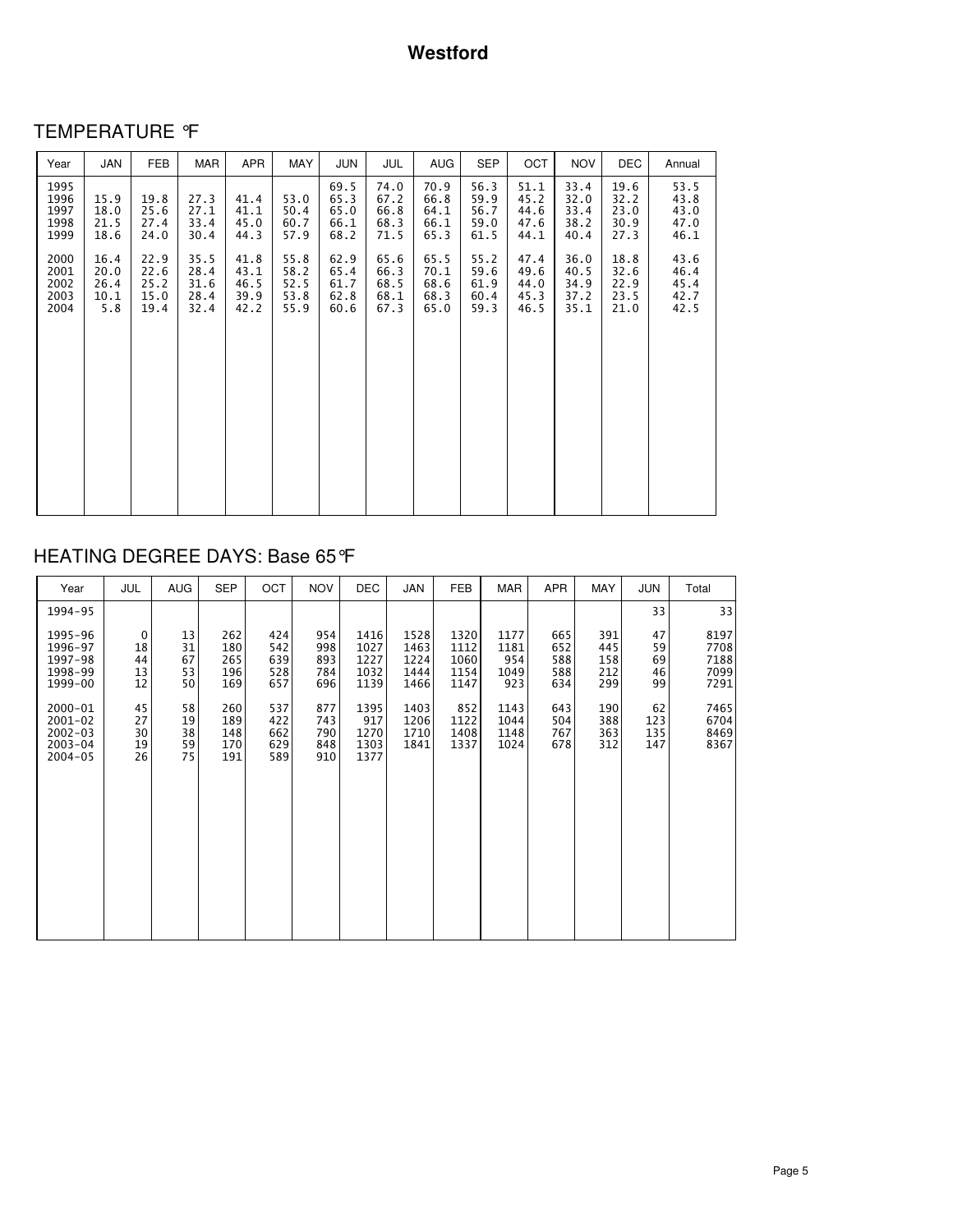### **Westford**

COOLING DEGREE DAYS: Base 65°F

| Year                                 | <b>JAN</b>                                                           | <b>FEB</b>                                          | MAR                   | APR                                                      | MAY                                              | JUN                          | JUL                          | <b>AUG</b>                    | <b>SEP</b>                            | OCT                   | <b>NOV</b>                                          | <b>DEC</b>                                | Total                           |
|--------------------------------------|----------------------------------------------------------------------|-----------------------------------------------------|-----------------------|----------------------------------------------------------|--------------------------------------------------|------------------------------|------------------------------|-------------------------------|---------------------------------------|-----------------------|-----------------------------------------------------|-------------------------------------------|---------------------------------|
| 1995<br>1996<br>1997<br>1998<br>1999 | $\mathbf 0$<br>$\mathbf 0$<br>$\mathbf{0}$<br>0                      | $\mathbf 0$<br>0<br>0<br>$\mathbf 0$                | 0<br>0<br>0<br>0      | $\mathbf 0$<br>$\mathbf 0$<br>$\mathbf 0$<br>$\mathbf 0$ | 10<br>$\mathbf 0$<br>16<br>15                    | 160<br>52<br>53<br>93<br>132 | 248<br>74<br>90<br>92<br>164 | 182<br>78<br>36<br>78<br>52   | 9<br>23<br>$\overline{7}$<br>14<br>56 | 0<br>0<br>0<br>0<br>0 | 0<br>$\mathbf 0$<br>0<br>$\mathbf 0$<br>$\mathbf 0$ | 0<br>0<br>0<br>0<br>0                     | 599<br>237<br>186<br>293<br>419 |
| 2000<br>2001<br>2002<br>2003<br>2004 | $\mathbf 0$<br>$\mathbf 0$<br>$\mathbf 0$<br>$\mathbf 0$<br>$\Omega$ | 0<br>$\mathbf 0$<br>$\mathbf 0$<br>$\mathbf 0$<br>0 | 0<br>0<br>0<br>0<br>0 | $\mathbf 0$<br>$\mathbf 0$<br>16<br>$\mathbf 0$<br>5     | $\overline{7}$<br>6<br>$\overline{7}$<br>1<br>15 | 40<br>67<br>30<br>56<br>28   | 54<br>52<br>125<br>99<br>82  | 64<br>164<br>128<br>144<br>59 | 8<br>27<br>55<br>16<br>$\overline{2}$ | 0<br>1<br>4<br>0<br>0 | 0<br>$\mathbf 0$<br>$\mathbf 0$<br>0<br>$\Omega$    | 0<br>0<br>$\mathbf 0$<br>0<br>$\mathbf 0$ | 173<br>317<br>365<br>316<br>191 |